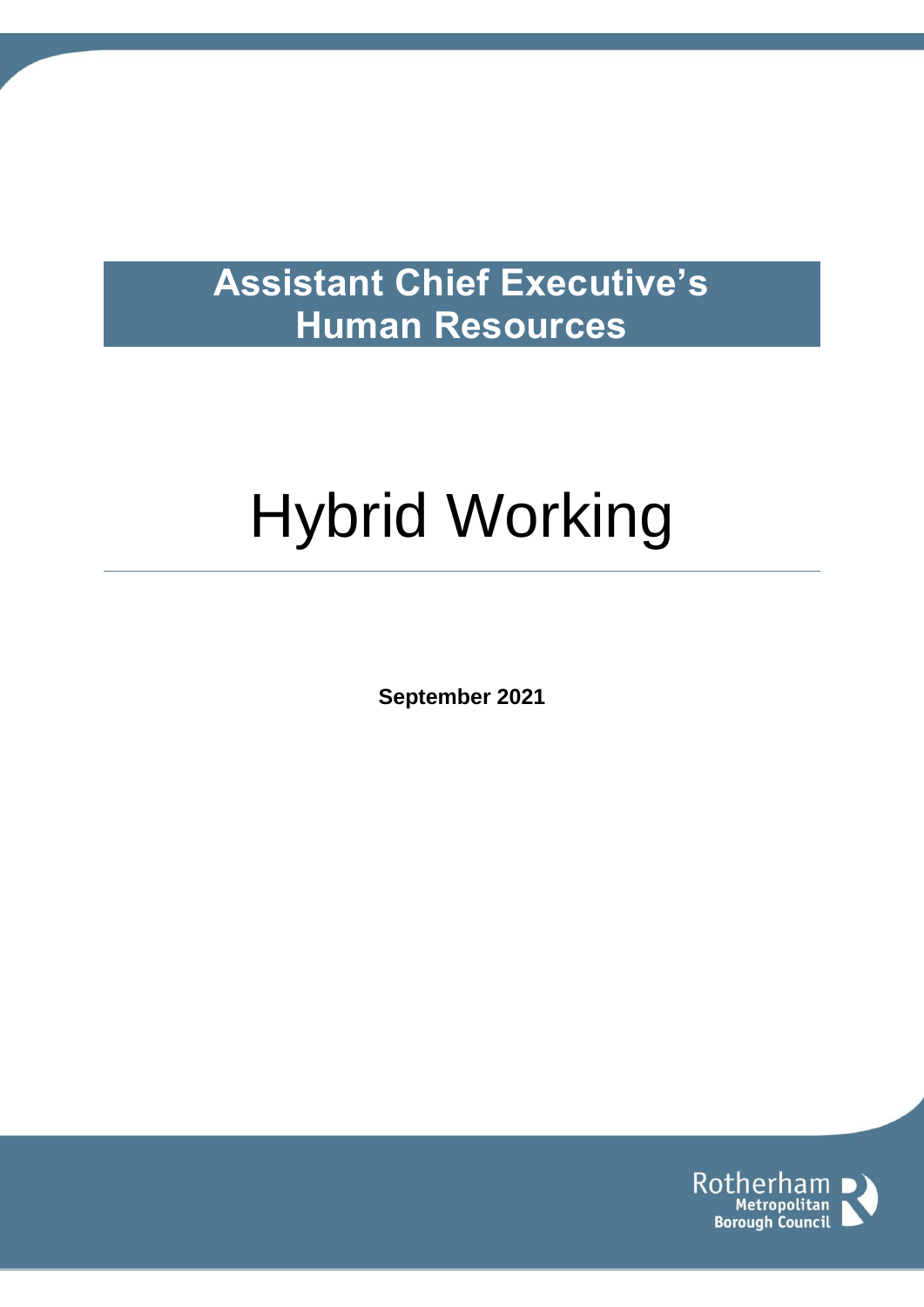# **Contents**

| 1            |     |     |                                                 |  |
|--------------|-----|-----|-------------------------------------------------|--|
| $\mathbf{2}$ |     |     |                                                 |  |
| 3            |     |     |                                                 |  |
| 4            |     |     |                                                 |  |
| 5            |     |     |                                                 |  |
|              |     | 5.1 |                                                 |  |
| 6            |     |     |                                                 |  |
| 7            |     |     |                                                 |  |
| 8            |     |     |                                                 |  |
|              | 8.1 |     |                                                 |  |
|              | 8.2 |     |                                                 |  |
|              | 8.3 |     |                                                 |  |
| 9            |     |     |                                                 |  |
| 10           |     |     | Data Protection, Security and Confidentiality   |  |
| 11           |     |     | Insurance, Mortgage and Tenancy Arrangements 11 |  |
| 12           |     |     |                                                 |  |
|              |     |     |                                                 |  |
|              |     |     |                                                 |  |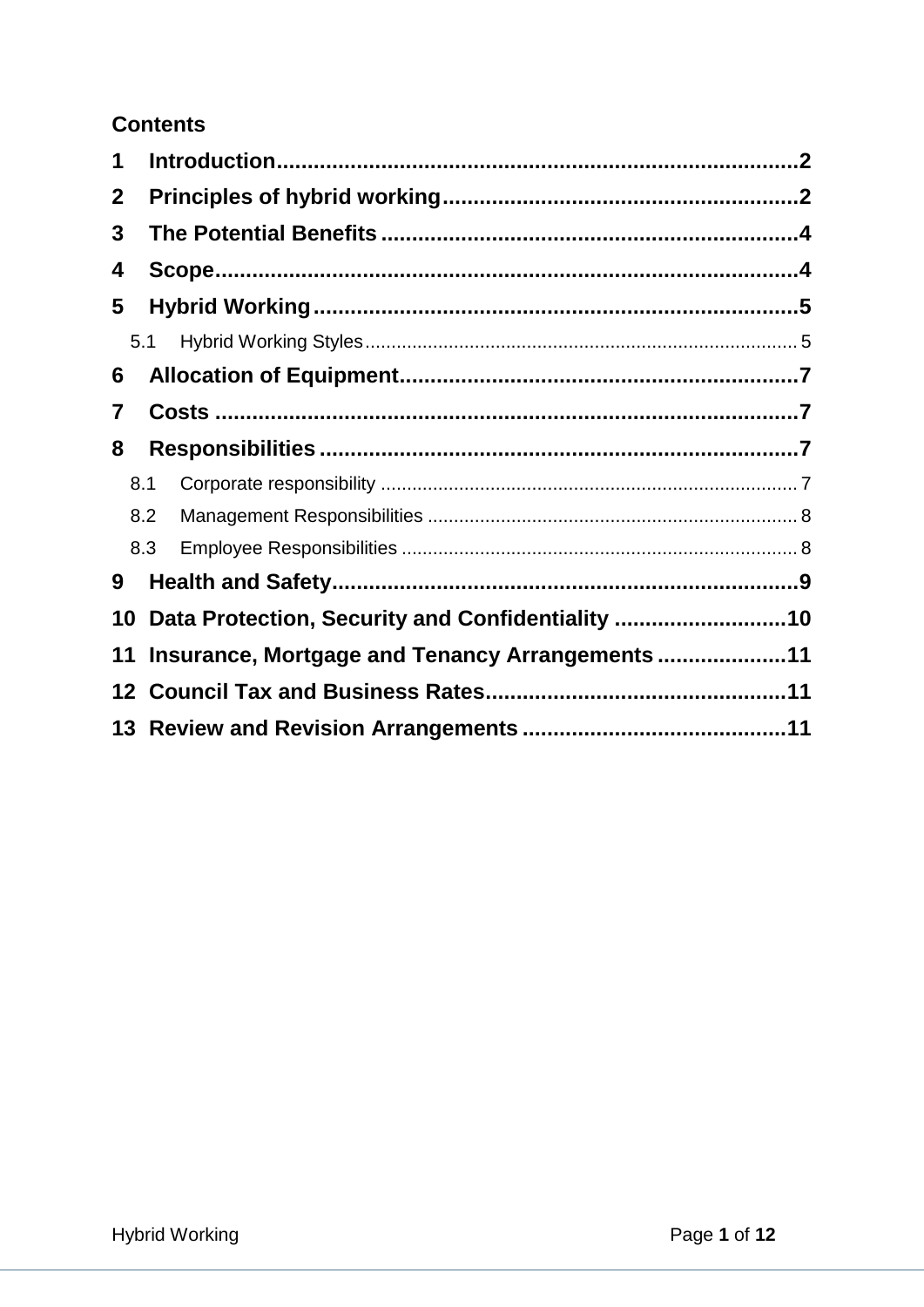### <span id="page-2-0"></span>**1 Introduction**

The Council recognises the need to develop modern working practices to enable employees to maximise their performance and productivity to deliver the Council Plan, whilst maintaining a good work life balance. In addition, new technologies are making it easy to access information remotely, work from a variety of locations, whilst promoting a more joined up service.

Hybrid working builds upon previous flexible working policies and supports a culture of working wherever, whenever and however is most appropriate to get the work done.

This does not just cover working hours, locations, and workstyles, it is about being responsive and adaptive to service needs and advancements in technology. Hybrid working provides greater flexibility, particularly in relation to the time and location employees can work, subject to the requirements of the service and individual jobs.

Our approach to hybrid working also links to the Council's vision to address the climate emergency, placing emphasis on the importance of sustainability and the health and wellbeing of both staff and the community. The benefits of improved work life balance, employee engagement and reduced travel make a direct contribution to this strategic priority.

Although the nature of most of the roles within the Council cannot be classed as totally agile, there is considerable scope in many cases for some form of hybrid working. The different ways in which hybrid working can be undertaken is dependent on the demands and needs of the role, the individual's preferences and circumstances and the service an employee is engaged in. It is possible, with careful planning and a degree of best practice evaluation, for staff to carry out their duties from a variety of different locations recognising that all decisions regarding hybrid working will start from what provides the best possible outcomes and services for our residents, service users, customers and stakeholders.

# <span id="page-2-1"></span>**2 Principles of hybrid working**

Introducing hybrid working practices will involve developing a new work culture. It is not about doing things in the old way with some new technologies and redesigned offices – it is about new ways of working using new tools, new processes, and new approaches to management and teamwork. This requires different types of behaviours and different expectations about how work is done.

Plans to allow increased flexibility of where and when work is carried out must ensure the best possible outcomes and services are maintained for residents and service users, both now and in the future.

The work delivered by services, teams and individuals should be assessed against time and location dependency prior to any agreements taking place (see diagram)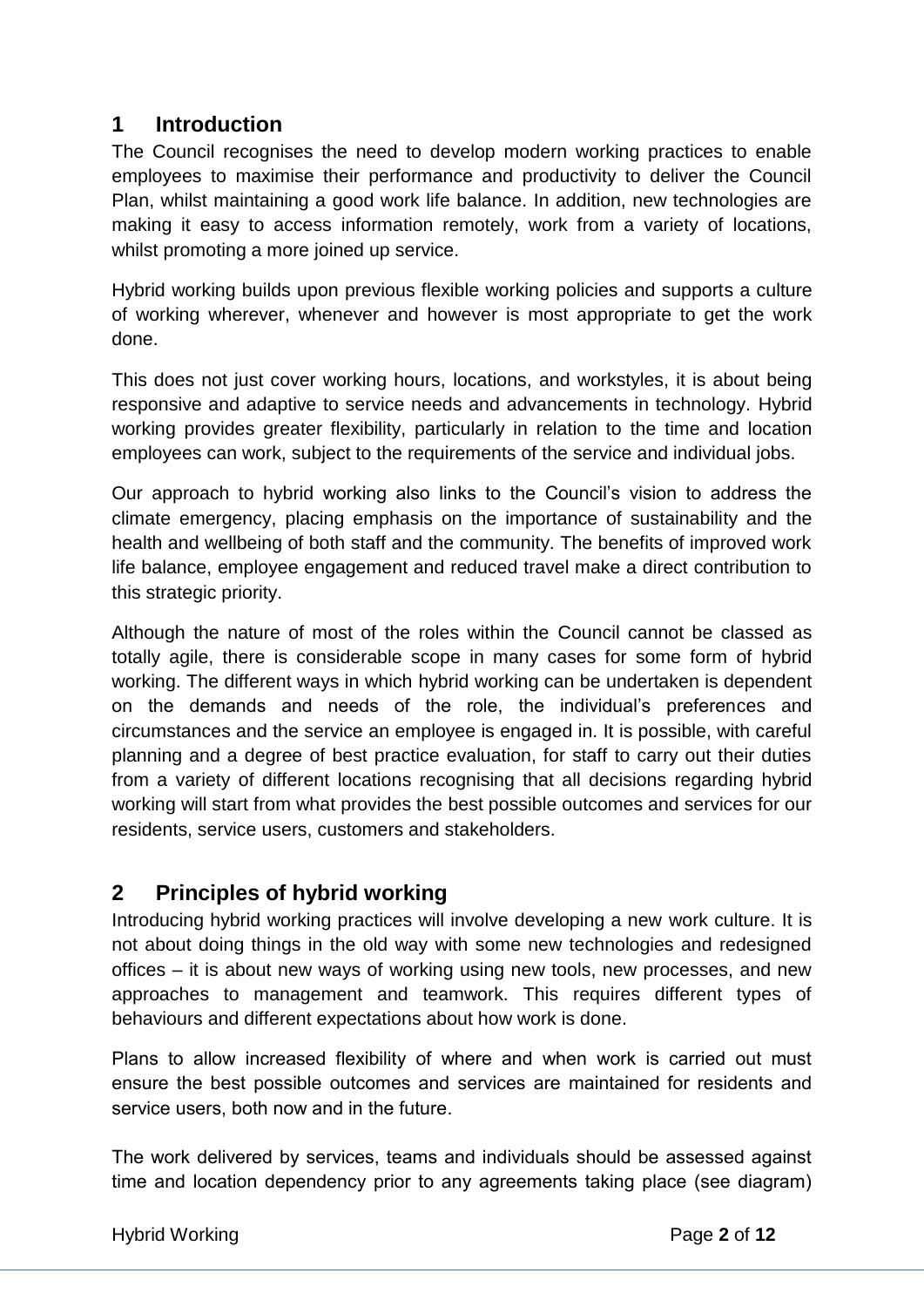and plans to work from an alternative location or time is informal and subject to ongoing review of its operational effectiveness.

**Final decisions in relation to hybrid working will be taken by Strategic Directors to ensure that services and outcomes remain high.** 



The hybrid working principles in the Council include:

- Plans to allow increased flexibility of where and when work is carried out **must ensure the best possible service is maintained for residents and service users, both now and in the future**
- The work delivered by services, teams and individuals should be **assessed against time and location dependency** prior to any agreements taking place (see diagram)
- All plans to work from an alternative location or time is **informal and subject to ongoing review** of its operational effectiveness
- **Related costs or savings** are factored into all team's plans for hybrid working
- **Leadership and engagement of teams** is critical to planning assumptions
- **Inclusivity** unless an agreement has been made for face to face attendance, virtual meetings should be used
- Rather than replicating how we have previously delivered our work together, a **commitment to flexibility** and being constantly open to challenging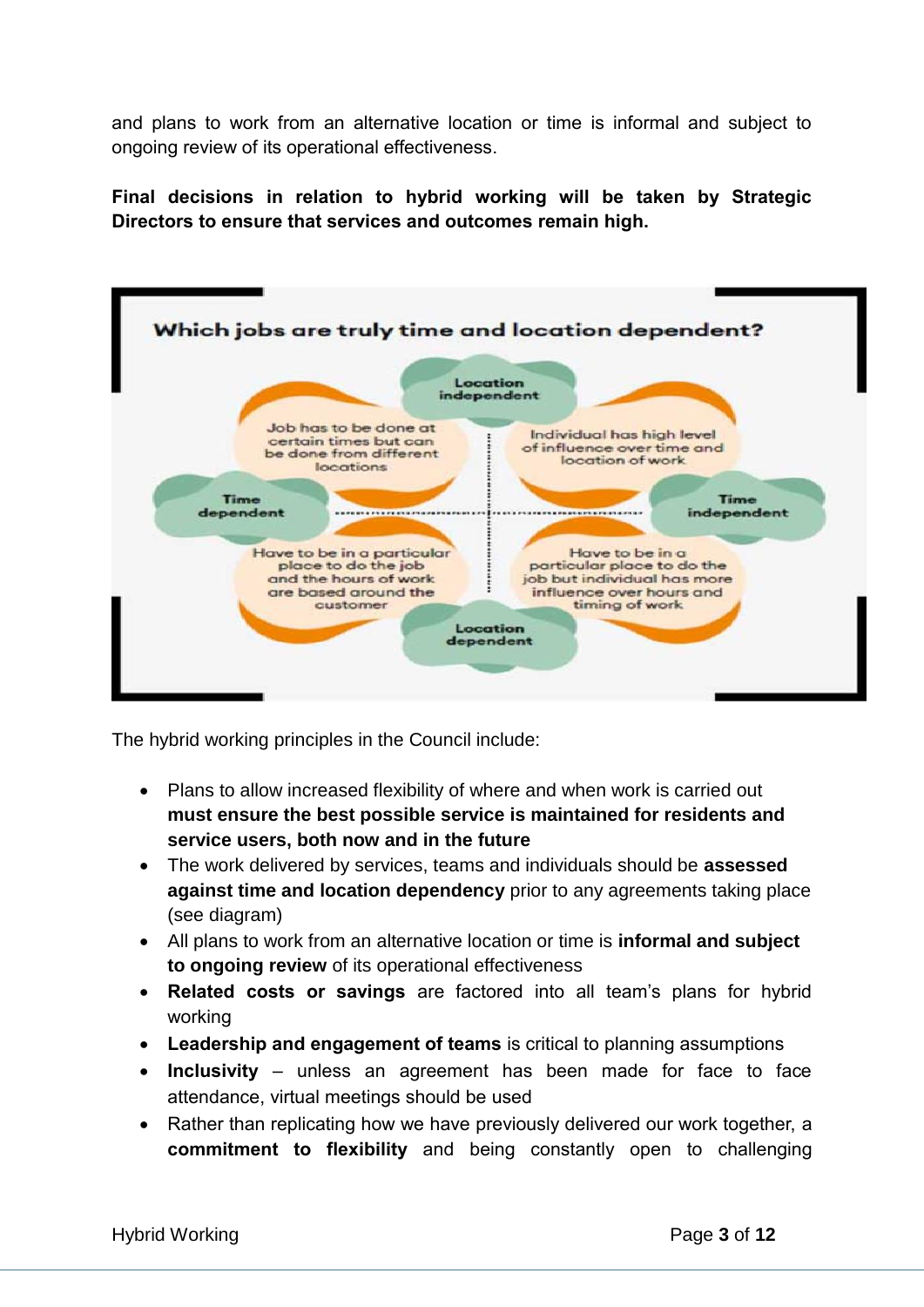ourselves in relation to **new ways of working** and delivering services is required.

- Work has **less impact on the environment**, reducing the Council's carbon footprint and making the best use of its assets.
- **Performance is managed on results and outcomes** rather than presence
- An **open, fair, and consistent** approach is applied within teams based on service needs, residents, and personal preference
- **Decisions in relation to hybrid working are approved by Strategic Directors**.

# <span id="page-4-0"></span>**3 The Potential Benefits**

It is anticipated that the expansion of hybrid Working will offer benefits to our residents, service users, employees, and the Council.

The key benefits of hybrid working are as follows:

- Increases productivity, enabling employees to manage their working day more efficiently and focus more effectively on a piece of work, where concentration is important, by avoiding the interruptions that are part of the office environment
- reduces unnecessary travel time, and related cost
- lowers our carbon footprint, through reduced emissions from reduced travel
- creates an environment which allows employees to achieve an improved work life balance, increase their wellbeing, health and happiness, reducing stress and provides greater job satisfaction, motivation, morale and engagement
- improves the recruitment and retention of skilled and experienced employees by offering a range of work styles to match individual work preferences; and
- reduced absenteeism and related costs.

### <span id="page-4-1"></span>**4 Scope**

The Hybrid Working Policy applies to all Council employees working at any level within the organisation and the nature and extent of hybrid working will depend upon the job undertaken and considerations will include the impact on the ability to meet service demand and employee welfare.

Decisions in relation to the nature and extent of hybrid working will be taken by Strategic Directors to ensure that all arrangements start from the perspective of ensuring the Council the best possible service to the Borough.

The policy enables both managers and staff to gain a better understanding of hybrid working and understand the basic principles, which can then be considered and applied to specific roles. The policy covers all hybrid working arrangements and

#### Hybrid Working **Page 4** of **12**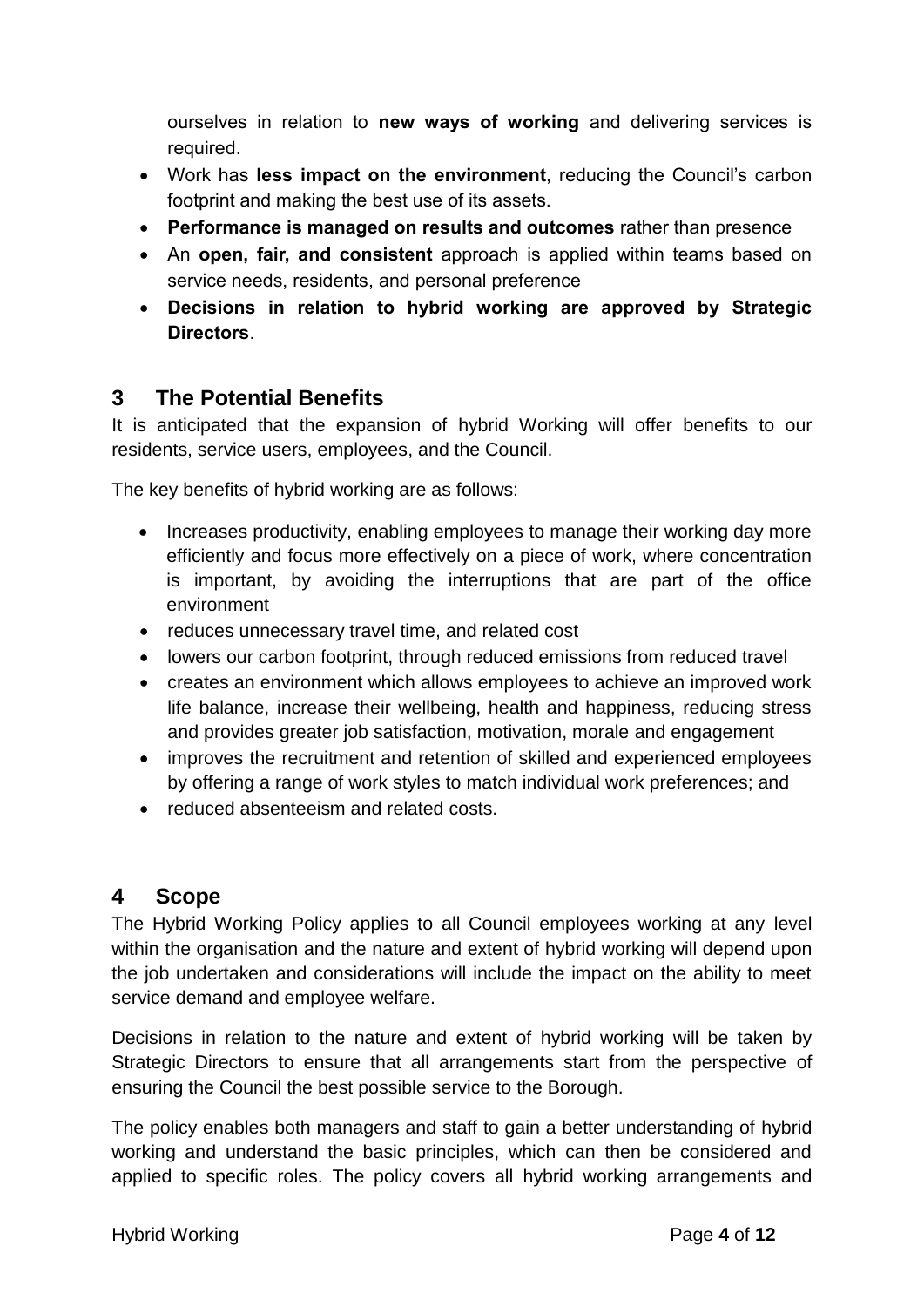there is an expectation that sharing desk space will apply unless this is deemed necessary to undertake the job role or as part of a reasonable adjustment.

### <span id="page-5-0"></span>**5 Hybrid Working**

Hybrid working provides staff with more options with regards to where, when, and how they undertake their roles by introducing more opportunities to flex locations and times of work whilst ensuring that the needs of the service are best met. It allows staff to influence how they carry out their role and promotes varying levels of flexibility within the workplace. It is based on the concept that work is an activity we do, rather than a place we go to.

It must be noted however, that there is no expectation for staff to work at home and managers cannot force any member of their team to do so. It has been recognised that personal circumstances or personal preference may influence an employee's decision with regards to home working. In such cases where an individual does not want to work at home, other elements of hybrid working can still be considered, for example, working outside the traditional 7am to 7pm parameters (subject to building access times), working at Riverside House or other Council/Partner premises.

A hybrid working environment not only relies on IT infrastructure but also on staff engagement and how managers engage with each member of their team to ensure the successful adoption of this new way of working.

#### <span id="page-5-1"></span>**5.1 Hybrid Working Styles**

The matrix below defines the four workstyles as a guide for Council staff, as defined under the Hybrid Working Principles, to clarify the concept of hybrid working. It can empower employees to work where, how, and when they choose, subject to service needs.

- **Fixed location worker** Workplace based employees who operate from an office or shared work setting. A Fixed Worker will typically remain at a workstation or place of work for most of the working day. They will only be allocated a fixed workstation in limited circumstances due to the nature of the job or specific workstation requirements.
- **Flexible worker** The role is not tied down to one location, employees can successfully and regularly carry out their activities from a mixture of appropriate facilities. For example, to attend meetings, work from home, council buildings or on the move according to the needs of the job that day.
- **Home worker** employees carry out most of their work at their home. However, they are still required to attend work locations as required to ensure the best possible outcomes and services and this may include meetings, supervisions etc in council premises.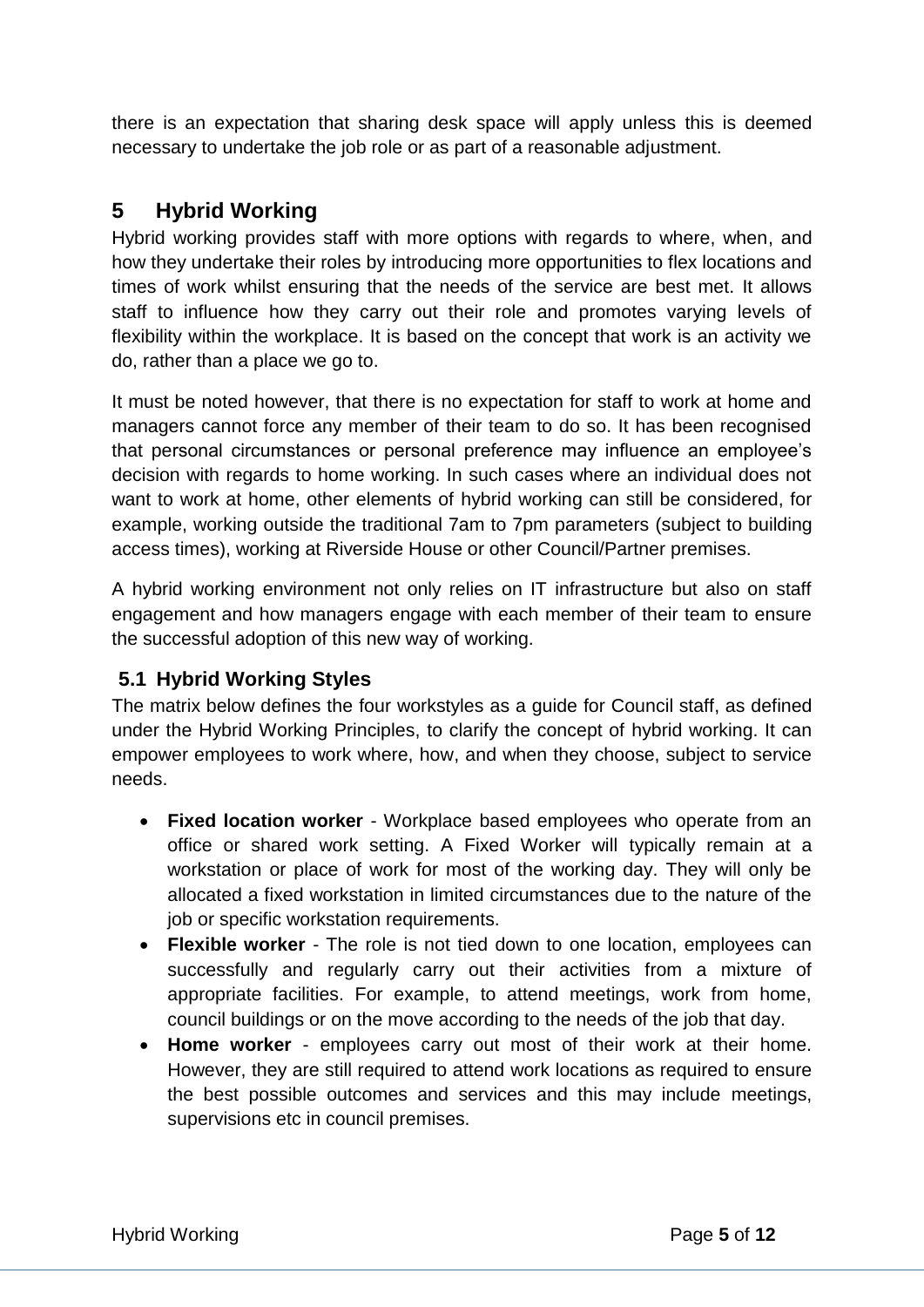**Mobile worker** - Most of their time is spent either visiting people, attending meetings, or carrying out work across various external sites, e.g. field workers.

Strategic Directors will ensure that the services they are responsible for have appropriate working arrangements and through their Directorate Leadership Teams determine the working arrangements for teams that best deliver outcomes and services.

Hybrid working must not affect the provision of services and therefore managers must ensure that they and their teams have systems in place to maintain suitable service presence as required, and to monitor the level of available front line staff on duty at any one time.

An initial discussion will be held with teams and individual employees, to ensure they fully understand hybrid working arrangements, service requirements and most importantly, consider the best practical and operational arrangements for working in this way. Expected work outputs for the teams and the individual employees and the arrangements for communication, support and housekeeping rules need to be in place before hybrid working commences**.** Clear and realistic objectives should be agreed between the manager and the employee to enable performance to be managed by agreed outcomes rather than presence.

Arrangements should be reviewed regularly through service performance data at team meetings and individual Performance and Development Reviews and regular one to one discussions.

Methods of communication should also be agreed to ensure both parties are fully informed, using a combination of virtual, electronic, face to face conversations, emails, telephone, and team meetings/briefing etc.

Although hybrid workers will not necessarily work between the 7am to 7pm parameters (unless the role dictates this), it is essential to plan and agree a work schedule so that colleagues are aware of the individual's working pattern, where they are located and know when and how to contact them. The hours of work must be agreed in advance allowing employees who are using their homes as part of their hybrid working arrangements, to have a right to privacy out of hours and be able to separate their working and home lives.

Employees must note that the ability to work from home is not a substitute for childcare or similar carer responsibilities and it is their responsibility to ensure adequate provision is in place to avoid conflict with work performance when they are working from home.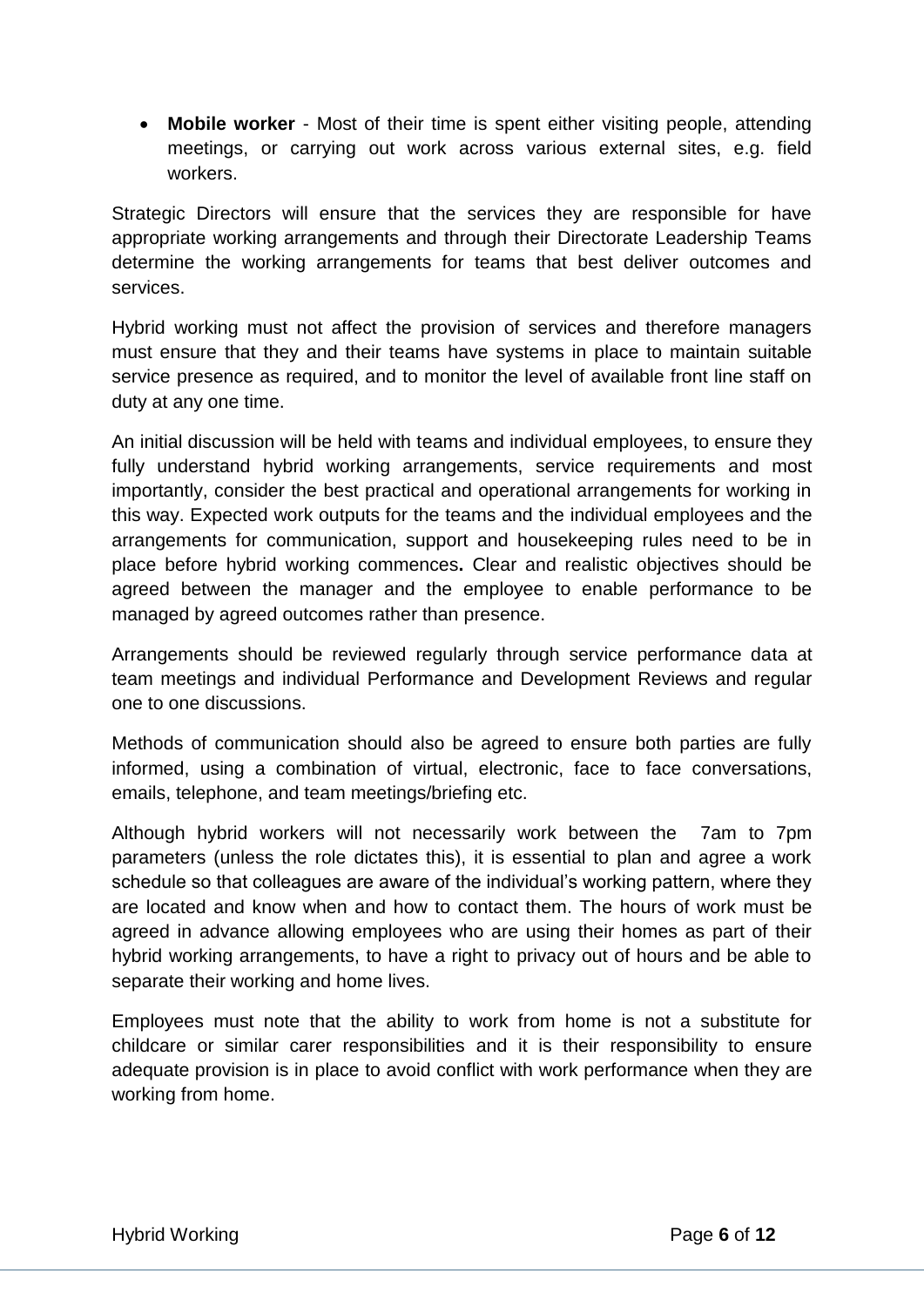# <span id="page-7-0"></span>**6 Allocation of Equipment**

Council employees will be provided with the necessary ICT equipment and technology to work in a hybrid way.

Personal adapted equipment such as chairs, monitors, desks etc. will be provided to an individual should a risk assessment deems this necessary.

### <span id="page-7-1"></span>**7 Costs**

The employee will not be eligible to claim expenses for home working and should weigh up the benefits of any home working when considering that no reimbursement for household bills will be provided. This includes but is not limited to, broadband, heating, lighting, water, landline connection etc. and, although financial assistance will not be provided, employees may find that they are still financially better off when considering personal commuting and lunchtime costs.

Tax relief for household bills may be also be available to employees who should contact the HMRC directly for more information. This is entirely a private matter to be settled between the individual employee and the tax authorities.

### <span id="page-7-2"></span>**8 Responsibilities**

#### <span id="page-7-3"></span>**8.1 Corporate responsibility**

- The Chief Executive (Head of Paid Service) on behalf of the Council carries overall responsibility for ensuring that the Council has the appropriate processes in place which adequately and appropriately support its employees, regardless of what working pattern or arrangement they have.
- The Human Resources team is responsible for providing advice, guidance, and training on this procedure.
- The Assistant Director of Human Resources and Organisational Development is responsible for reviewing, updating, and amending this policy and procedure to reflect changes in legislation or employment practice in conjunction with the trade unions.
- Strategic Directors are responsible for establishing their own arrangements to ensure:
	- o Effective fair and consistent implementation of the policy
	- o Continued service delivery; and
	- o Engagement with their employees on these arrangements
- Strategic Directors are responsible with and through their Director Leadership Teams to ensure the principles of this policy are maintained and that there is no degradation in service due to any increased flexibility in working arrangements.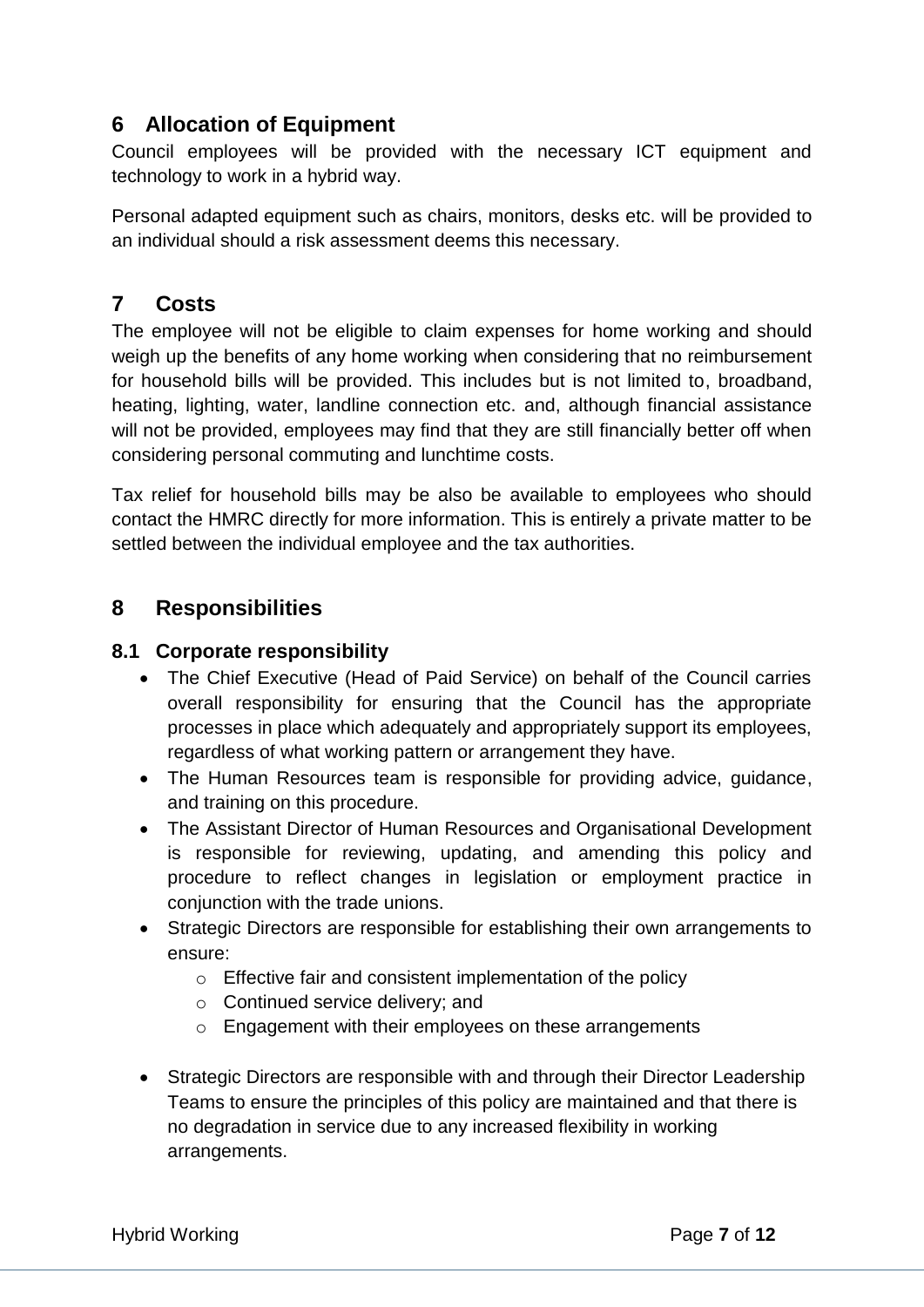#### <span id="page-8-0"></span>**8.2 Management Responsibilities**

Managers are responsible for:

- Ensuring flexibility, openness, and constructiveness in relation to discussions and agreements about hybrid working with employees within their area of responsibility, whilst remaining focused on the needs of the service.
- Making arrangements for both regular individual and team meetings, ensuring regular communication is maintained between themselves and team members, providing support for employees and implementing ways of measuring and monitoring work output that have been mutually agreed.
- That the relevant technology is used to ensure inclusive meetings can be conducted on a hybrid basis i.e. a mixture of physical and virtual attendees involving all available colleagues irrespective of their work location.
- Setting and monitoring defined performance measures for their team and individual employees in line with the Council's Performance Development Review and regular one to one supervision.
- Allowing employees who are using their homes to work from to have a right to privacy out of working hours and the ability to separate their working and home lives.
- Meeting their duties in relation to health and safety by undertaking appropriate risk assessments and acting on any areas of concern for employees who they are responsible for.
- Jointly agreeing with the employee their hybrid working style and how this will be achieved.
- Ensuring good communication with employees and agree clear communication lines and methods. This includes arrangements for employees to report sickness absence.
- Regular reviews of the hybrid working arrangements should take place to ensure arrangements are working and delivering required outcomes.

#### <span id="page-8-1"></span>**8.3 Employee Responsibilities**

Employees who are participating in hybrid working are responsible for:

- Complying with this procedure in a reasonable, constructive, and appropriate manner.
- Jointly agreeing a hybrid working arrangement with their manager. When agreeing how this will be achieved, careful consideration should be given to all the necessary requirements to determine how / if their post can adopt this style of working.
- Being open and constructive in discussing and agreeing hybrid working arrangements, whilst remaining focused on the needs of service.
- Maintaining regular contact with their manager and team.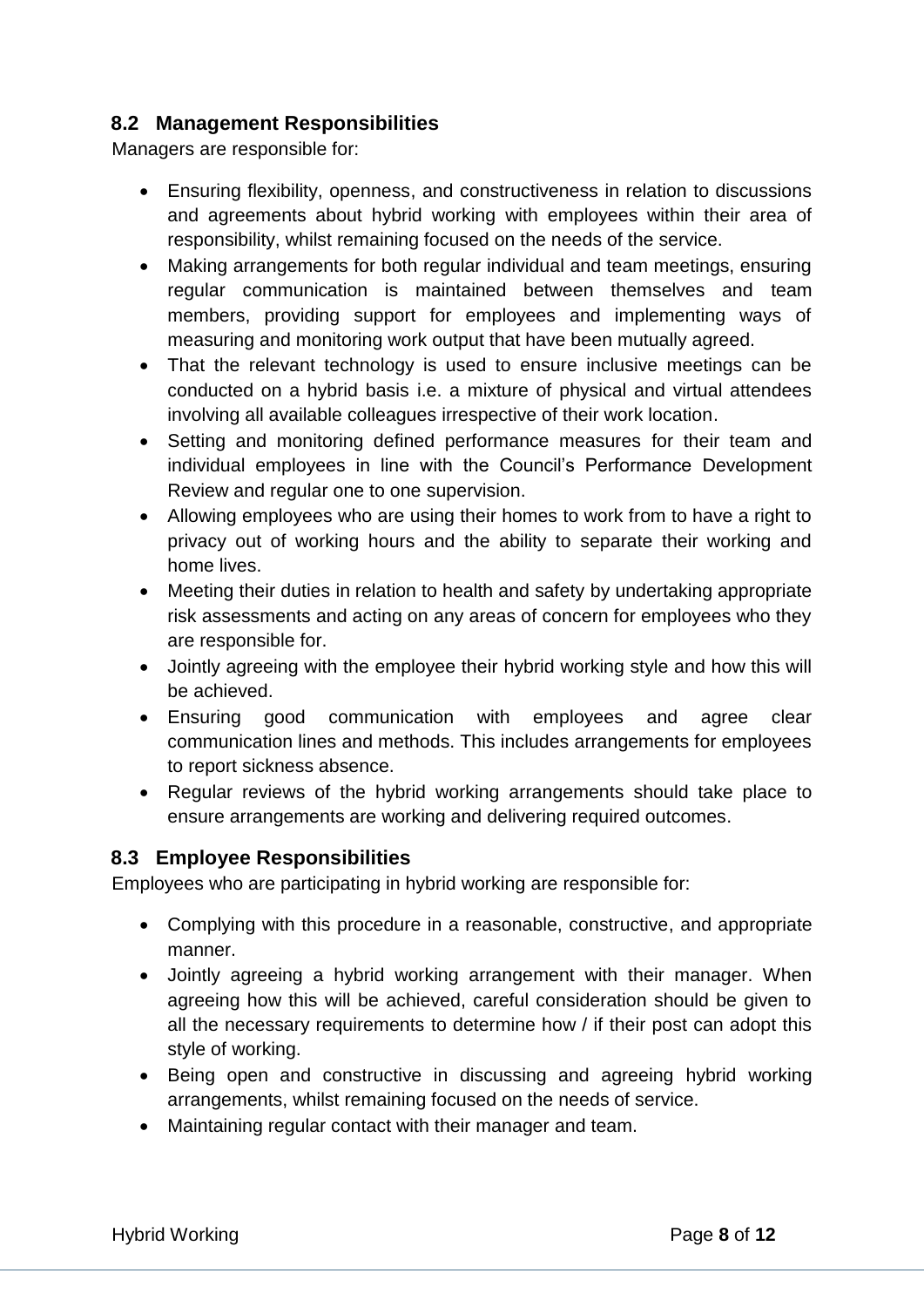- Working within the agreed "housekeeping rules" (appropriate work area for working at home etc) and abiding by all the Council Policies (available on the intranet) whilst working in this way.
- Optimising meetings to minimise the amount of travel time when working off site.
- Complying with Health and Safety policy and procedures by participating in and undertaking risk assessments; carrying out any necessary actions to minimise risk; maintaining a safe working environment and taking reasonable care of their own safety
- Complying with confidentiality, data protection and internet security policies.
- Ensure that all reasonable care is taken of all Council supplied ICT equipment
- Reporting immediately once known, any loss, theft or damage to Council IT equipment or the loss of confidential information.
- Consulting and in some cases getting written agreement from any necessary parties, such as landlords, insurance, or mortgage companies, regarding home working.

#### <span id="page-9-0"></span>**9 Health and Safety**

Employees have a responsibility for their own and others health and safety while they are carrying out work activities regardless of the work location in accordance with the Council's Health and Safety Policy.

Where employees use other Council locations to work, they should familiarise themselves with the local arrangements for managing health and safety. They should ensure they are aware of fire safety arrangements to ensure they are fully conversant with the actions to be taken in the event of discovering a fire or on hearing the fire alarm signal and ensure they adhere to the local signing in and out arrangements.

Due consideration to lone working arrangements should be explored fully between the line manager and employee to ensure safe working arrangements are in place. Home working and DSE risk assessments will be carried out if any part of an employee's working style requires them to work from home. This will need to be carried out on an annual basis or at the point of any substantial changes made to the working environment or arrangement if this occurs sooner.

Employees must fully participate in completing the necessary risk assessments and review this with their manager. When working from home, even if it is only on an adhoc basis, the employee has a responsibility to ensure they have an appropriate workspace with adequate security, storage and screening from activities and noise in the rest of the home. There must also be adequate ventilation and lighting.

Employees must not carry out work meetings in their home with customers, elected members, or officers from other agencies. If homeworkers need to attend site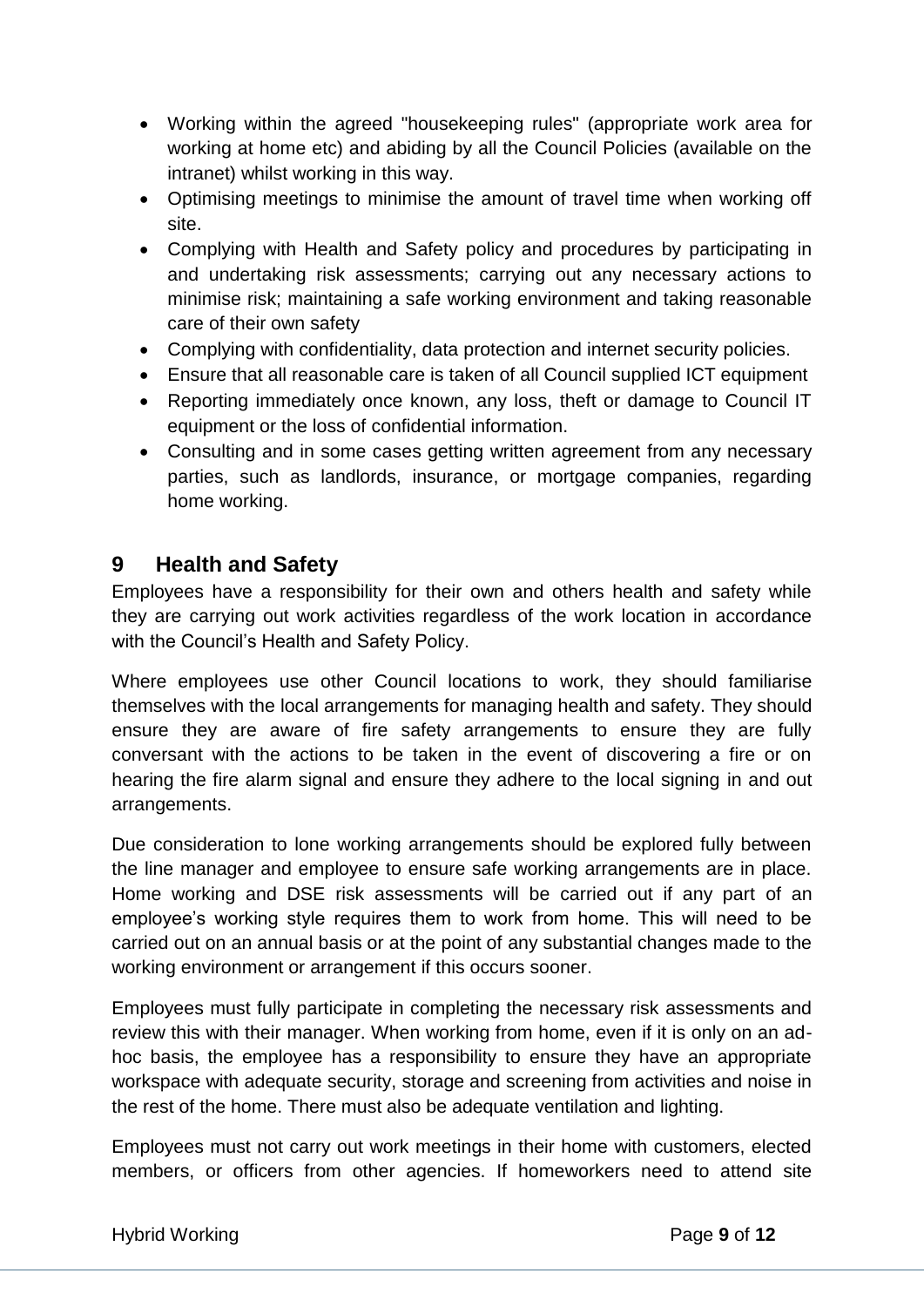meetings direct from home, they must notify their line management of their itinerary. Employees will also be asked to agree with their manager whether the risks of violence/difficult situations justify a telephone call to the office by the employee at the end of each appointment to confirm the safe completion of the visits.

Any accident that occurs whilst working from home, in connection with work activities, needs to be reported to the H&S team in line with normal reporting procedures.

Managers should seek advice regarding any specific concerns around health and safety issues as sign off for hybrid working will not take place until all the Health and Safety requirements have been appropriately addressed.

### <span id="page-10-0"></span>**10 Data Protection, Security and Confidentiality**

Maintaining the security of the information we work with is vital and those working away from a council office are responsible for the security of the data they keep and should comply with all relevant legislation and Council policies, just as if they were working in a fixed Council office.

Access to Council systems and the processing of data must only be done on approved devices and the employee is responsible for the security of equipment, files, and any other information in their possession, including the transportation of such items whenever outside of the Council office environment.

Managers must agree early on with their staff as to how confidential or sensitive information will be handled when working in hybrid ways.

Principally managers must ensure their staff:

- Know their responsibilities under the Data Protection Act and the Council's Security policies
- Do not send work related emails or sensitive data to the employee's home email addresses
- Employees do not store work related files on an employee's personal computer
- Any loss of equipment or information is reported immediately to the employee's line manager
- Never leave a computer with personal confidential information on screen or leave a computer 'logged on' when unattended
- Confidential or sensitive conversations/work should not be carried out whilst in any public areas
- Other individuals (including family members) should not have any access to personal data either on paper or as electronic records
- All printed or other paper records must be safely locked away when not in use
- Confidential waste should be disposed of in the normal way

#### Hybrid Working **Page 10** of 12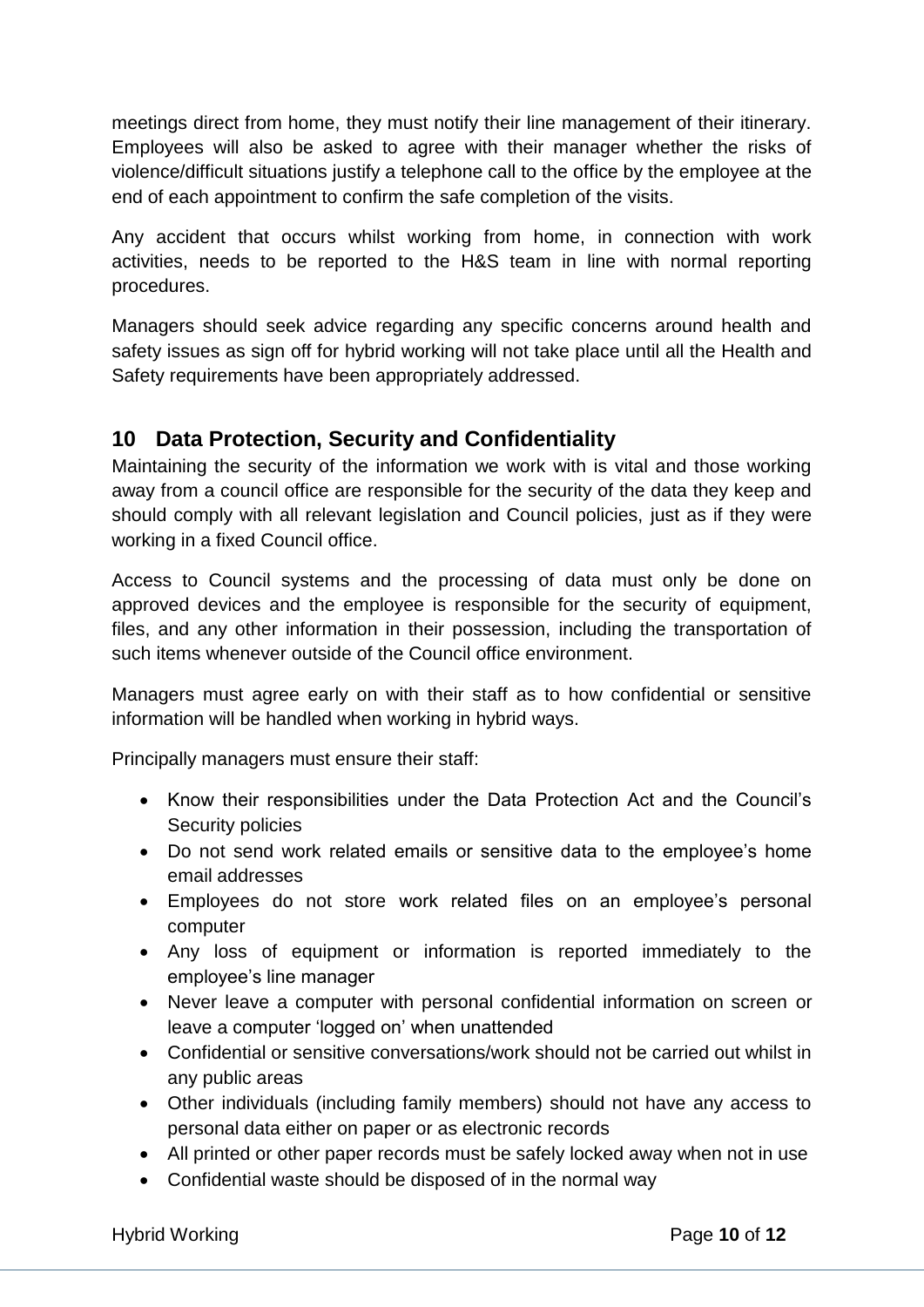### <span id="page-11-0"></span>**11 Insurance, Mortgage and Tenancy Arrangements**

Computers and other items of equipment provided by the Council as part of the hybrid working arrangement will be covered by the Council's insurance policy.

Home workers are required to contact their own insurance company to inform them that they will be working at home. This does not usually result in an increase in premium and it is unlikely that working from home will affect cover.

Liability insurance arranged by the Council will operate once risk assessments are completed satisfactorily; Risk control measures identified because of risk assessment must be addressed prior to the hybrid working arrangement commencing.

Employees working at or from home are covered by the Council's Employer's Liability Policy. Any accidents must be reported immediately in accordance with the Council's reporting guidelines. Although covered by the Council's Employer's Liability Policy, employees working at or from home are advised to ensure their home contents policy has public liability cover for at least £1 million. This is a standard clause in most home insurance policies. Before commencing home working, employees should advise mortgagees or landlords that they intend to work at home.

The Council will not be responsible for any additional costs as a result.

#### <span id="page-11-1"></span>**12 Council Tax and Business Rates**

It is extremely unlikely that there will be any change to an employee's Council Tax or any liability for business rates. Business rates could only be levied where a homeworker has an area of their home dedicated exclusively to their work (e.g. a study with PC, filing cabinet etc.)

Where the business use of a part of the house is subsidiary to the domestic usage (e.g. a desk in the corner of a living room) then rates should not be levied. Should an employee have any concerns, they should address their queries to their local council.

#### <span id="page-11-2"></span>**13 Review and Revision Arrangements**

Arrangements made between line managers and employees should be reviewed on a regular basis to ensure they remain suitable for the employee and service delivery outcomes. This policy will be reviewed on a regular basis by Human Resources.

Employees should familiarise themselves with the following Council Policies:

- [Flexible Working](http://rmbcintranet/Directorates/ACE/HRandPayroll/A-ZofHRInformation/FlexibleWorking/default.aspx)
- **[Information Governance Framework](http://rmbcintranet/Directorates/FCS/CIDS/IM/default.aspx)**
- [Health and Safety](http://rmbcintranet/Directorates/RES/ss/ESP/HS/Old_default.aspx)